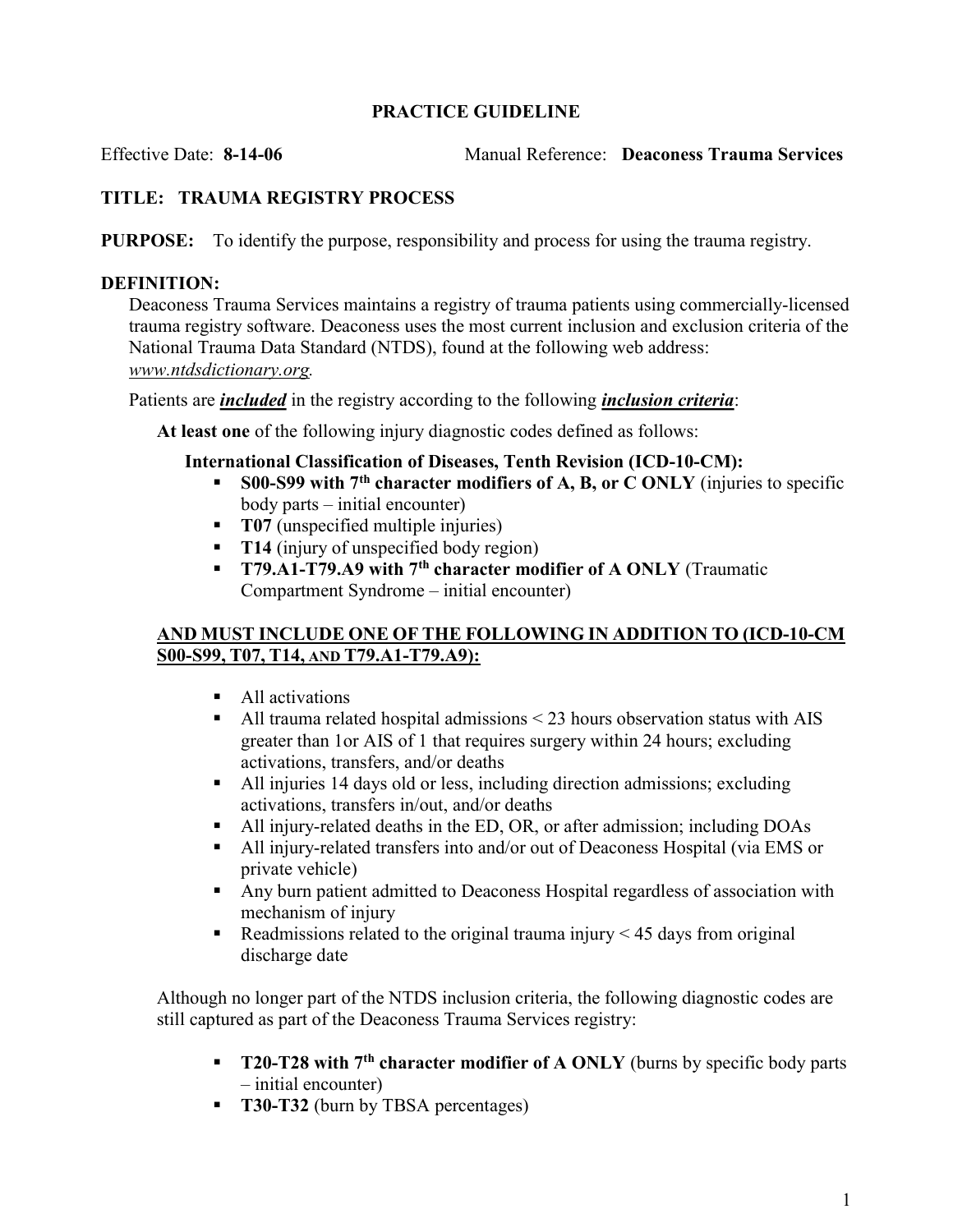Patients are *not included* in the registry according to the following NTDS *exclusion* criteria:

## ICD-10-CM:

- S00 (Superficial injuries of the head)
- S10 (Superficial injuries of the neck)
- S20 (Superficial injuries of the thorax)
- S30 (Superficial injuries of the abdomen, pelvis, lower back and external genitals)
- S40 (Superficial injuries of shoulder and upper arm)
- S50 (Superficial injuries of elbow and forearm)
- S60 (Superficial injuries of wrist, hand and fingers)
- S70 (Superficial injuries of hip and thigh)
- S80 (Superficial injuries of knee and lower leg)
- **S90** (Superficial injuries of ankle, foot and toes)

### Late effect codes, which are represented using the same range of injury diagnosis codes but with the 7th digit modifier code of D through S, are also excluded.

### Additional exclusion(s):

Medicine admissions admitted for medical reasons and not for their traumatic injuries (i.e. the traumatic injury would have been normally treated as outpatient, but patient required admission for medical management of co-morbid conditions and patient not requiring intervention for injury [i.e. surgery, IR procedure, wound management]); excluding activations, transfers and/or deaths.

### GUIDELINES:

- 1. The Trauma Registry data may be used for the following:
	- A. To facilitate the recording and analysis of injury-related data for patients who meet the above criteria.
	- B. To facilitate the process of continuous performance improvement and care of the injured patient.
	- C. For trending and optimizing care and resources through comparative analysis and benchmarking by using quantitative and qualitative data.
	- D. To support public health and legislative initiatives related to the implementation and participation in a local, regional, state or national registry.
- 2. The Trauma Registry is maintained in a confidential manner:
	- A. The registry is password-protected.
	- B. Access to the Trauma Registry is limited to the Director of Critical Care and Trauma Services, Trauma Program Manager, Trauma Performance Improvement RN, Trauma Data Quality Coordinators, Injury Prevention Coordinator, Trauma Medical Director, Trauma Performance Improvement and Patient Safety Medical Director, Trauma Outreach Medical Director.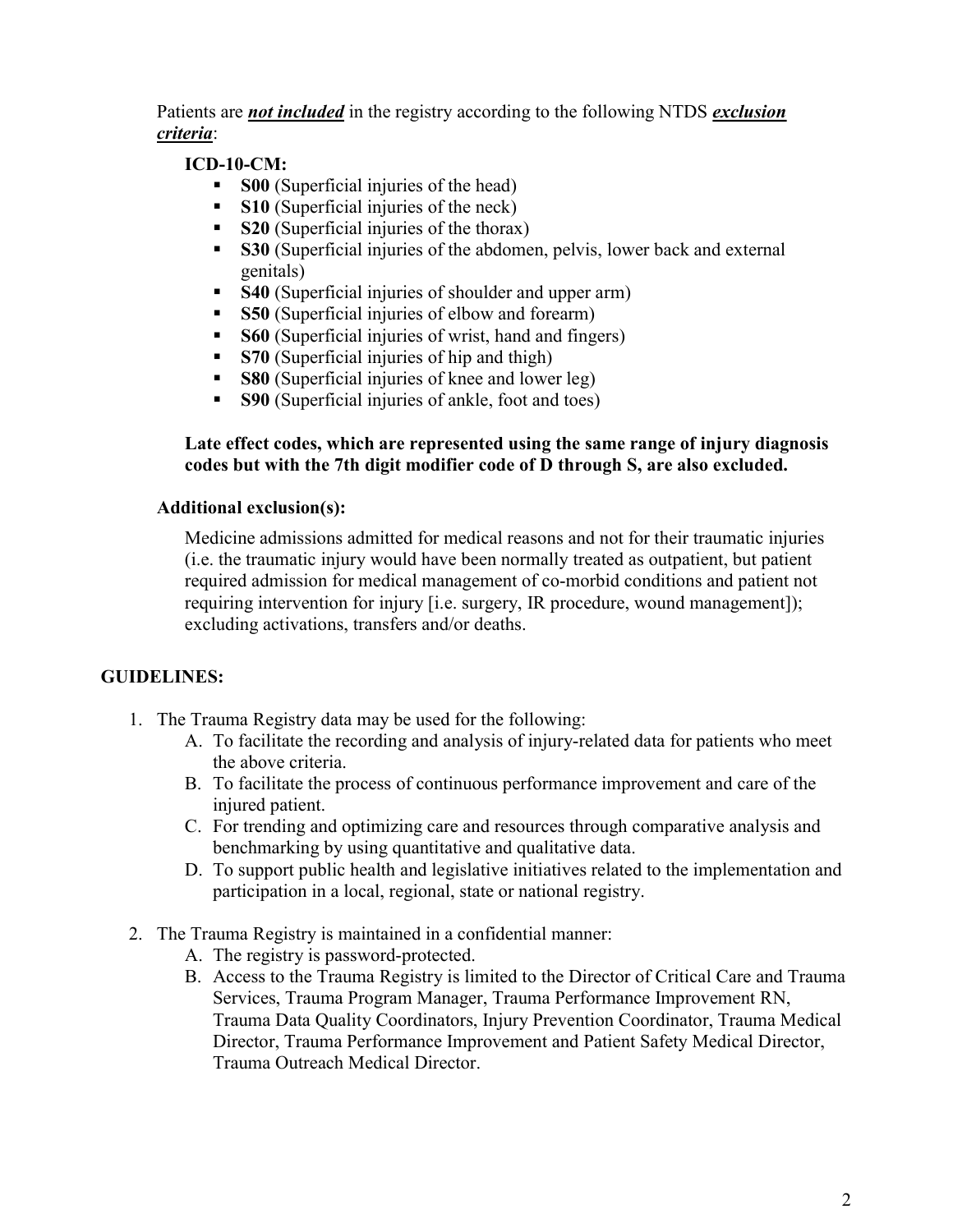- C. Reports are generated from the Trauma Registry according to the following guidelines:
	- i. All external requests must go through the process of requesting data using the Trauma Data Request form as described below.
		- External requestor: any department at Deaconess Hospital other than Trauma Services, any outside entity (i.e. State Department of Health, Insurance agencies, Injury prevention organizations)
	- ii. The Trauma Registry Data Request form will be given to the requestor by the Trauma Data Quality Coordinator. The Trauma Data Quality Coordinator will be responsible for maintaining confidential files of the data forms. These report requests will require at least a 72 hour notification to the Trauma Data Quality Coordinator. The following information is to be included on the Trauma Data request form before it can be reviewed:
		- Date of request
		- Requestor name
		- Requestor affiliation
		- Description of data requested
		- Intended use
		- Intended audience
	- iii. The Trauma Program Manager will review Trauma Data request form prior and will approve, approve with conditions, deny release of the report, or ask that the request be reviewed by the Privacy Officer prior to approval and release. Any approval communications from Privacy Officer will be kept with request and report electronically as described above. All of this information will be recorded on the Data Request Form.
	- iv. All Trauma Registry Data Request forms and a copy of the released data/report will be saved electronically in the Trauma Share folder for future reference or questions.
- 3. The Trauma Data Quality Coordinators:
	- A. Are responsible for the accuracy and timeliness of the data entry into the trauma registry software and the timeliness of data submissions to Trauma Quality Improvement Program (TQIP) quarterly as recommended by the American College of Surgeons (ACS) as well as timely submission of data to the Indiana and Illinois Trauma Registry on a quarterly basis.
	- B. Assure that 80% of all patient data is finalized in the trauma registry software within 60 days of patient's discharge.
	- C. Assure that 100% of all trauma entries in trauma registry software are validated by comparing the data in the registry with patient charts in EPIC electronic medical record, EMS run reports, and referring hospital record.
	- D. Data Quality Coordinators will perform chart audits monthly. The number of audits will equal 10% of the total trauma volume for each month. Records of each audit will be retained for one year. Copies will be provided to the Trauma Program Manager and appropriate Data Quality Coding Coordinator upon completion each month. Responsible to randomly select patient records entered by the other party for accuracy on a monthly basis. Records should include a mix of patient type (i.e.